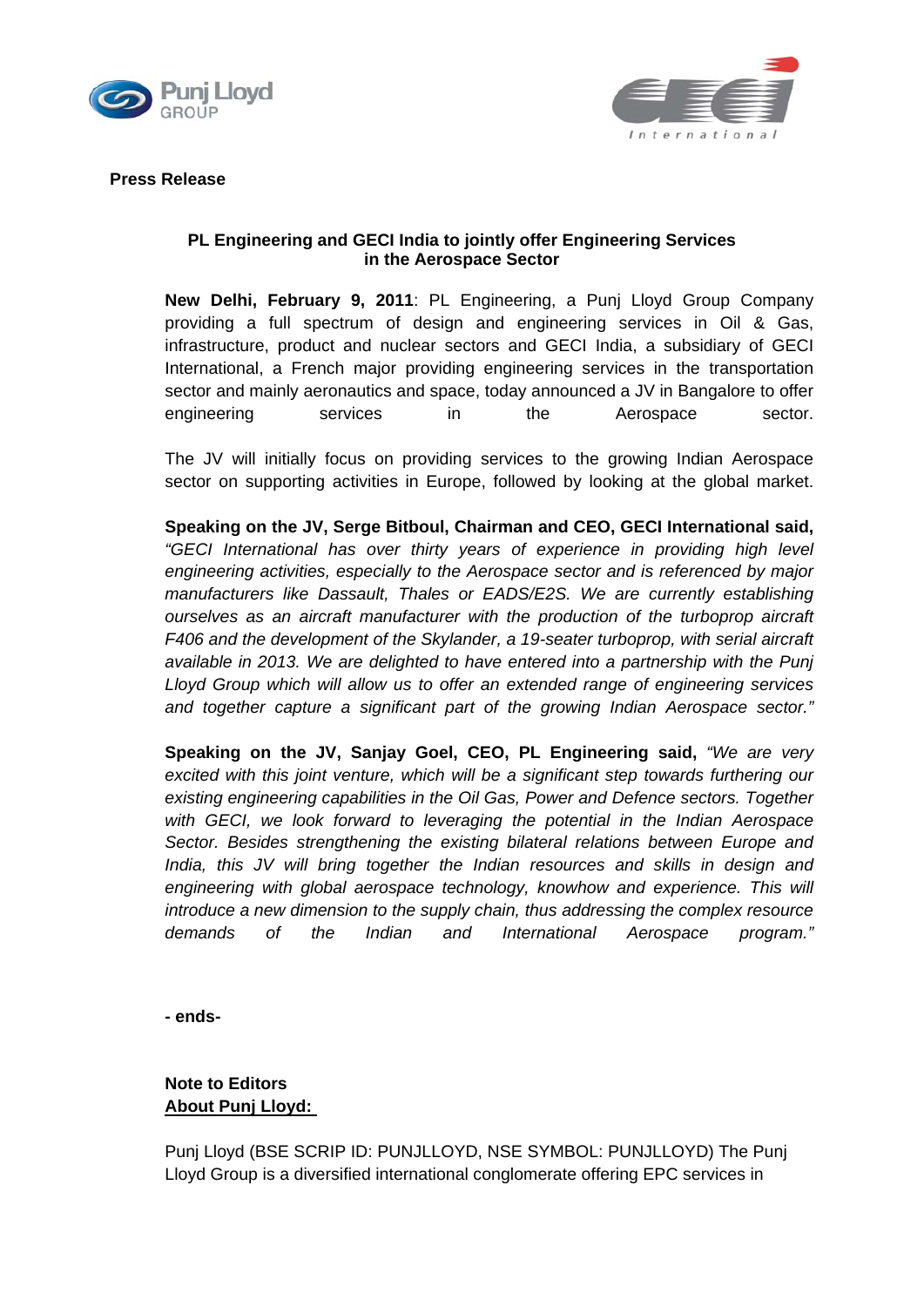Energy and Infrastructure along with engineering and manufacturing capabilities in the Defence sector. Known for its capabilities in delivering mega projects "ontime," thereby ensuring repeat customers, the Group possesses a rich experience of successfully delivered projects across the globe, while maintaining the highest standards of health, safety, environment and quality (HSEQ). Further information about the Group is available at [www.punjlloydgroup.com](http://www.punjlloydgroup.com/) 

## **About PL Engineering:**

PL Engineering is a Punj Lloyd Group Company and provides a full-spectrum of design and engineering services in the oil & gas, chemical & petrochemical, power and infrastructure sectors. Design and engineering capabilities cover all the stages of the product and project life-cycle starting from concept design to commissioning. Services include feasibility studies, front end design, detail design, analysis and stimulation. In 2010, PL Engineering raised capital from Fidelity Growth Partners India (FGPI), the private equity arm of Fidelity International focused on growth capital investing across sectors. This investment is an endorsement of PLE's impressive track record and growth potential.

PL Engineering currently has 800 employees across delivery centers in Gurgaon, Hyderabad and Abu Dhabi working in a global work share environment, enabled by state-of-the-art IT infrastructure. Over the last few years the company has aggressively built up its client base, which includes global companies across North America, Europe, Middle East and India. The senior management team has deep expertise in scaling up outsourcing businesses and in the energy vertical with previous experience in leading firms like Genpact, Bechtel, L&T and EIL. Further information is available on [www.ple.co.in](http://www.ple.co.in/)

### **For further information, please contact:–**

### **Avian Media**

Sharmistha Ghosh +91 9891859626 [sharmistha@avian-media.com](mailto:sharmistha@avian-media.com) Neha Sharma +91 9871571721 [nehasharma@avian-media.com](mailto:nehasharma@avian-media.com)

**Punj Lloyd**  Louise Sharma [louise@punjlloyd.com](mailto:louise@punjlloyd.com) Vaibhav Arora [vaibhavarora@punjlloyd.com](mailto:vaibhavarora@punjlloyd.com)

## **About GECI International:**